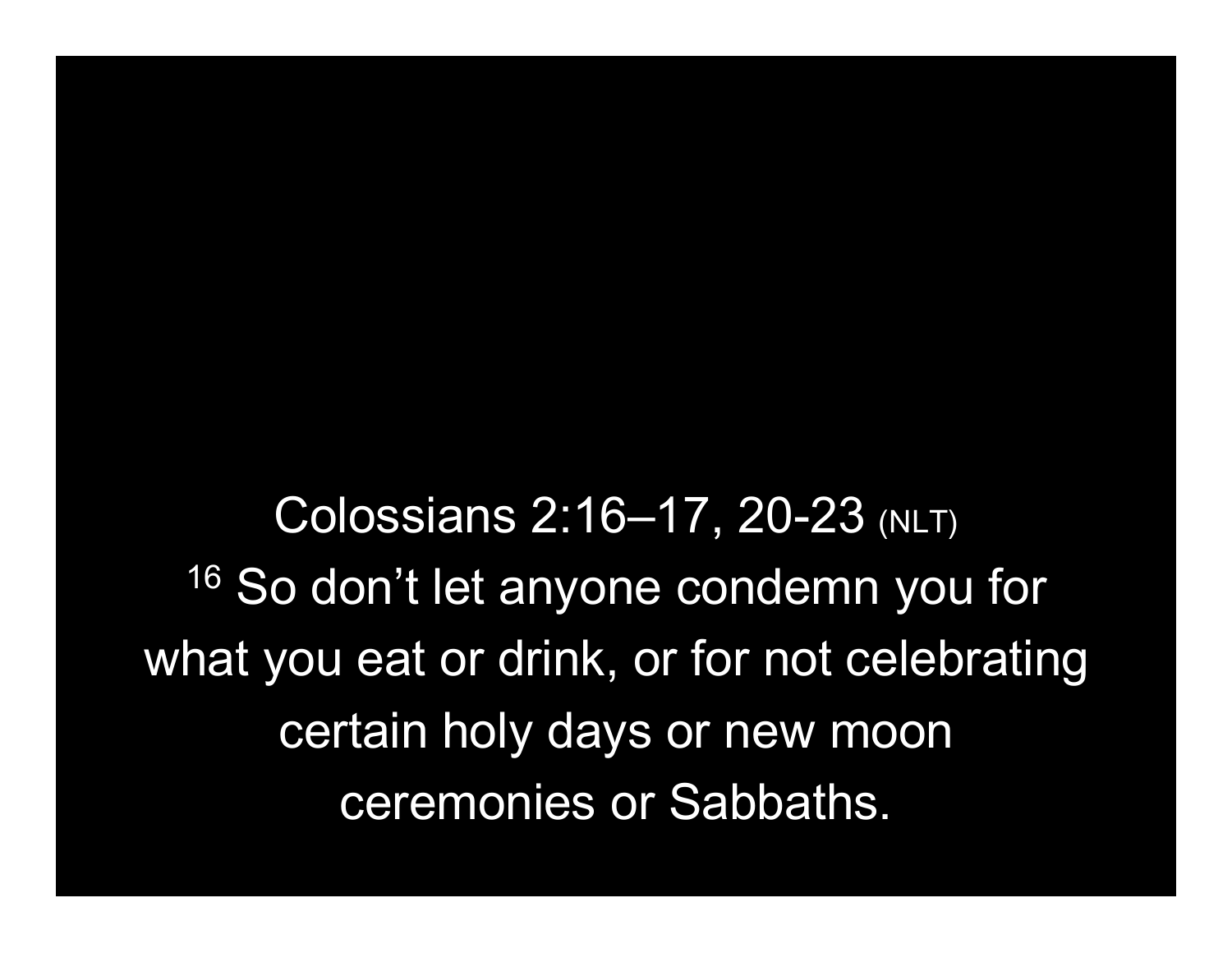<sup>17</sup> For these rules are only shadows of the reality yet to come. And Christ Himself is that reality.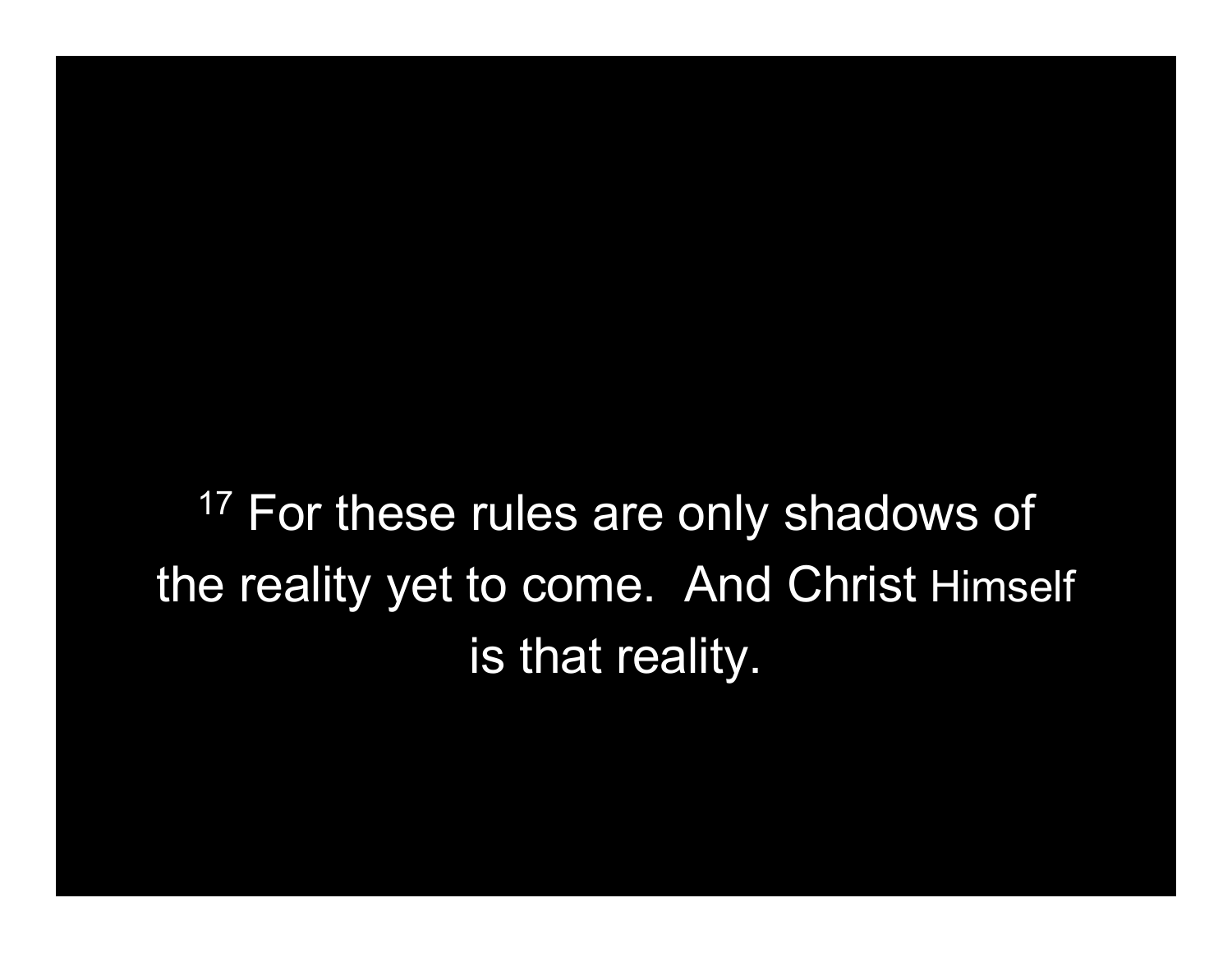<sup>20</sup> You have died with Christ, and he has set you free from the spiritual powers of this world. So why do you keep on following the rules of the world, such as,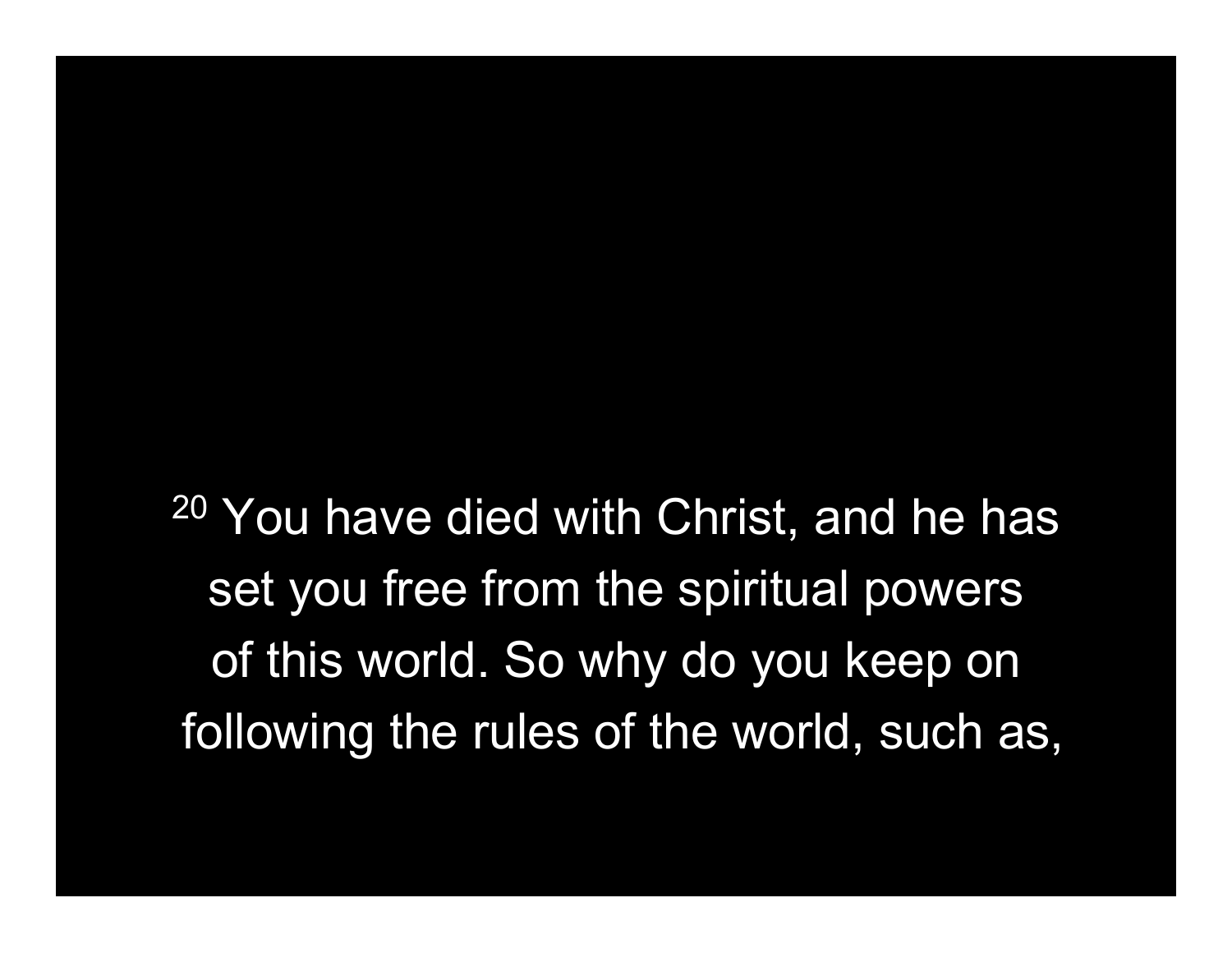### <sup>21</sup> "Don't handle! Don't taste! Don't touch!"? <sup>22</sup> Such rules are mere human teachings about things that deteriorate as we use them.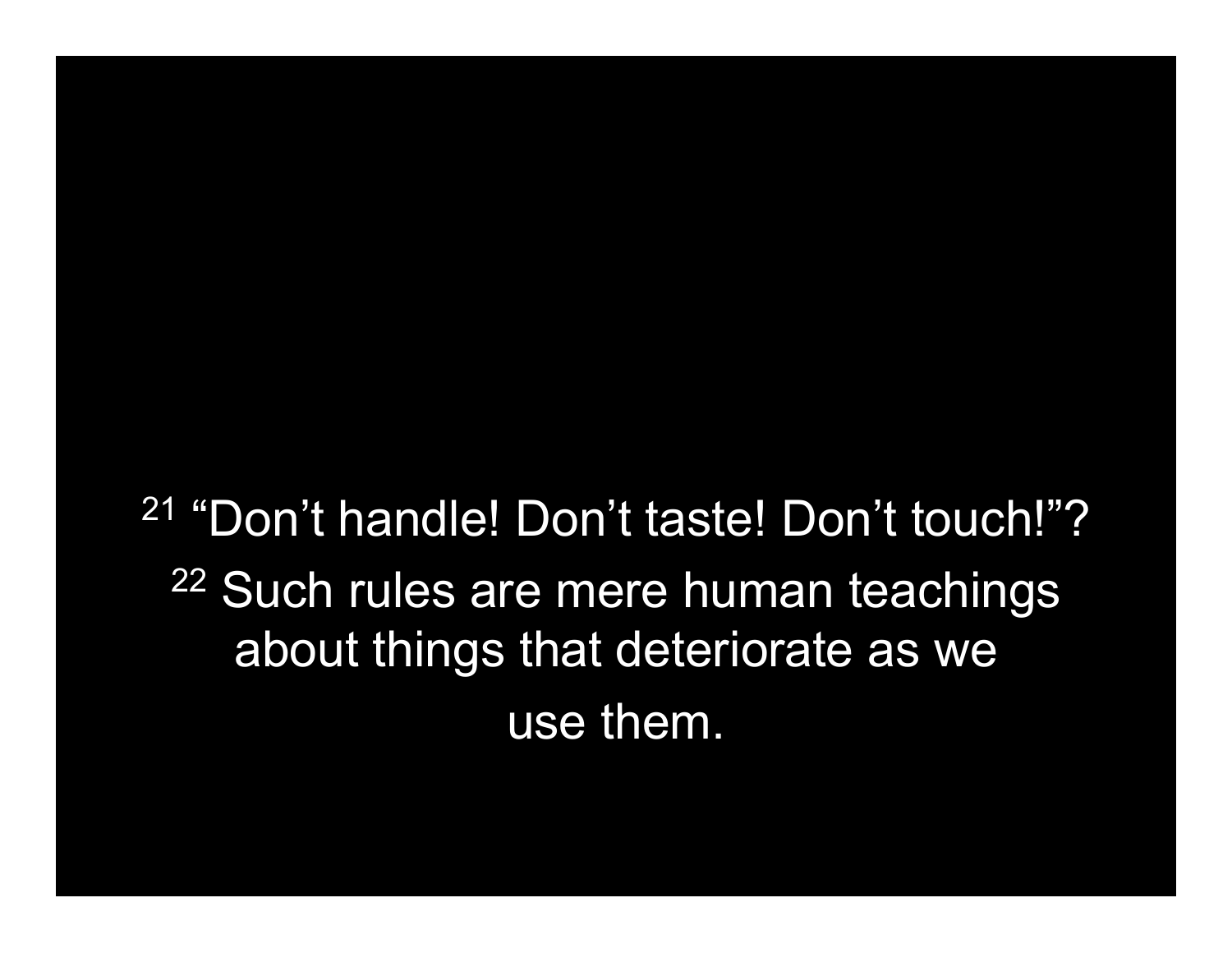<sup>23</sup> These rules may seem wise because they require strong devotion, pious self-denial, and severe bodily discipline. But they provide no help in conquering a person's evil desires.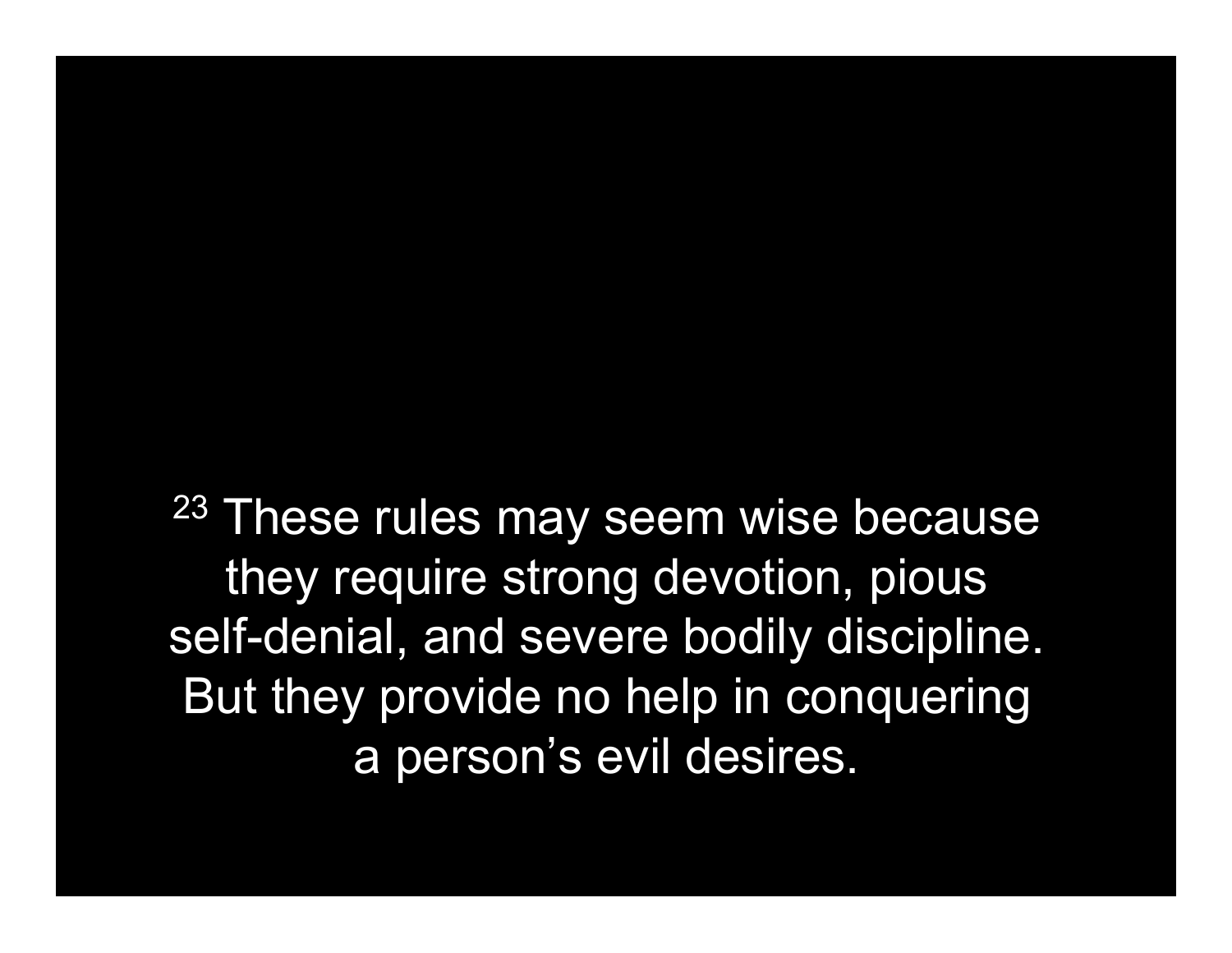# Christ is the REALITY

#### Colossians 2:16-23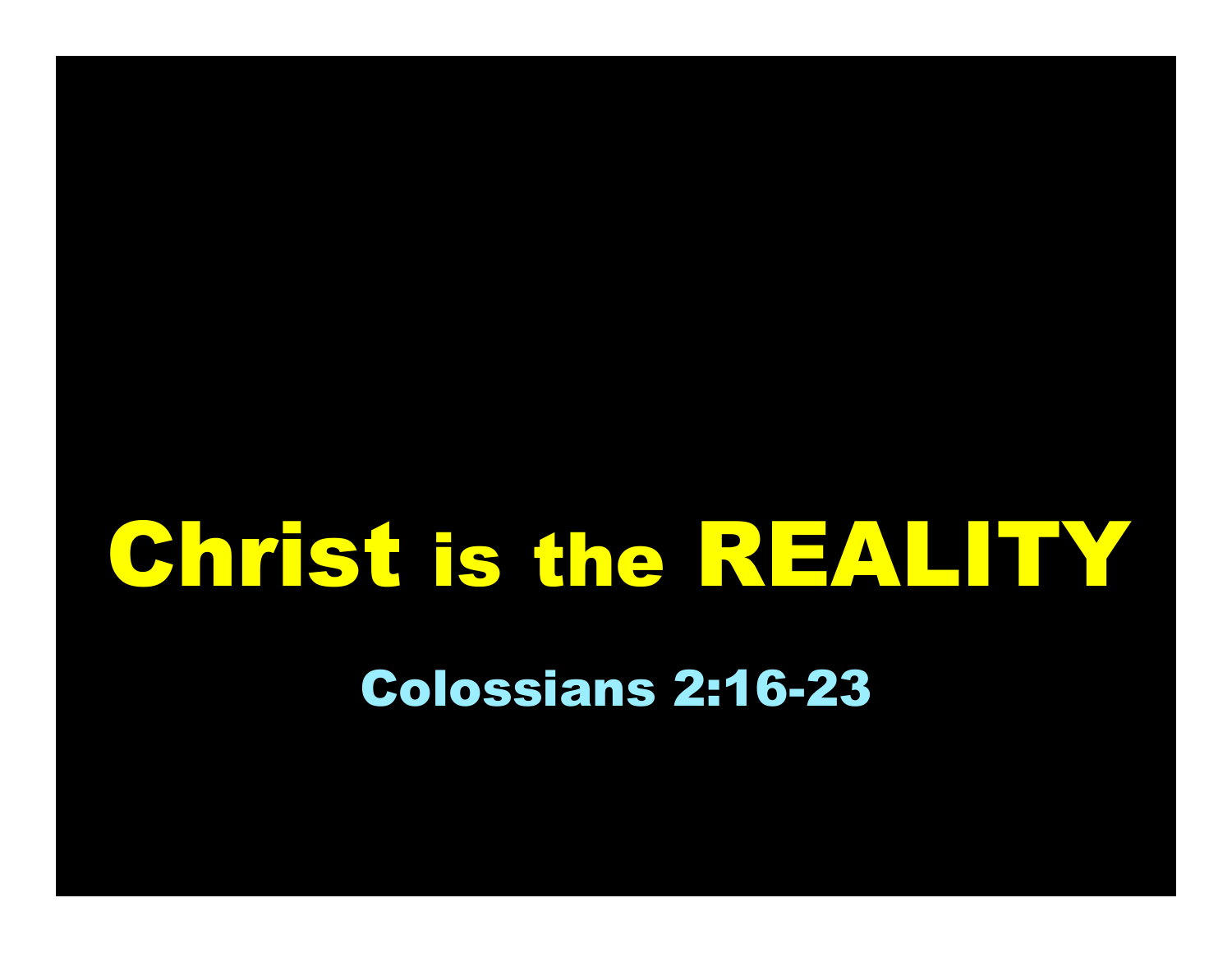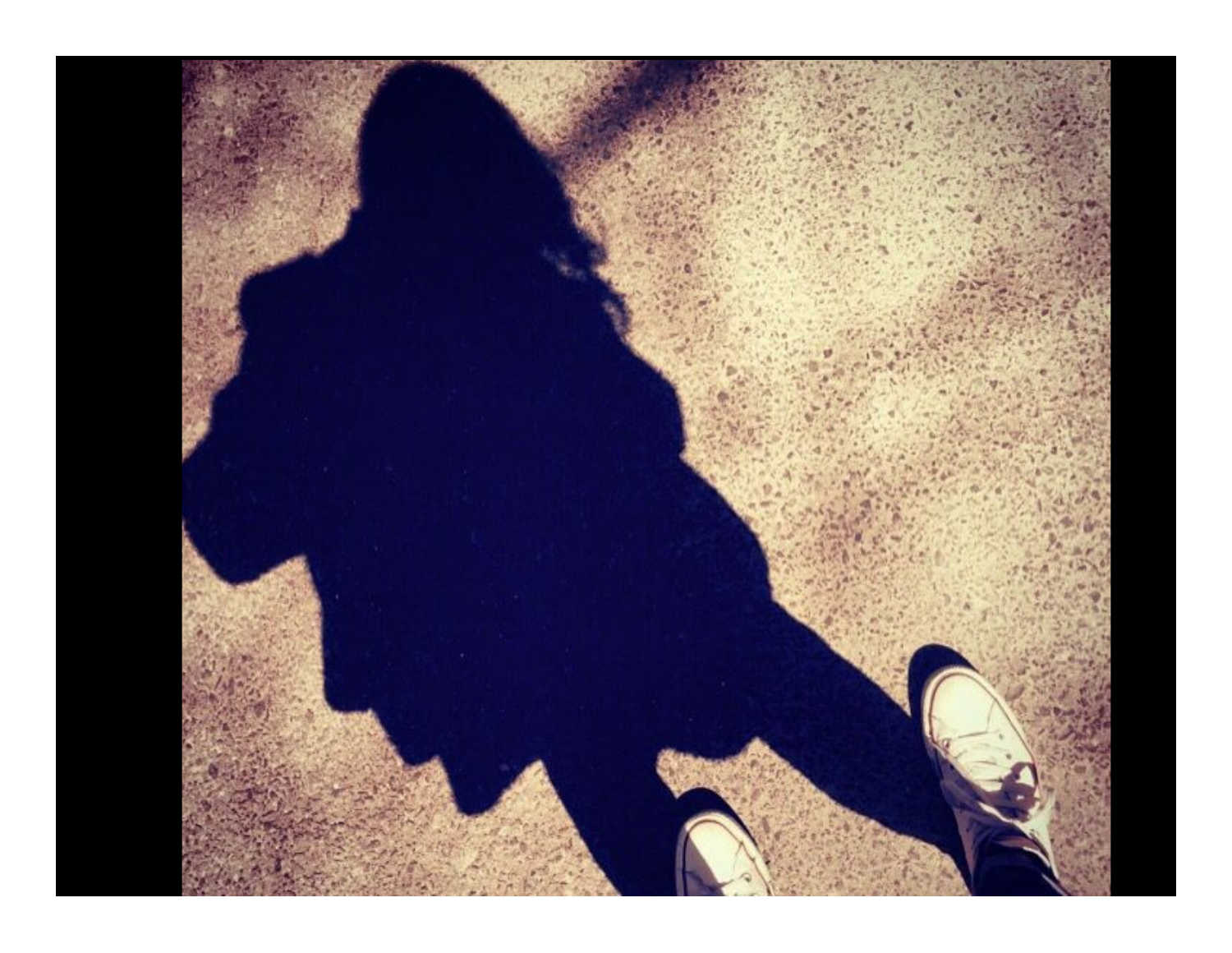### LEGALISM... PTW **≻is JOYLESS ≻demands UNIFORMITY ≻produces SURFACE Faith ≻results in a SHALLOW self-righteousness**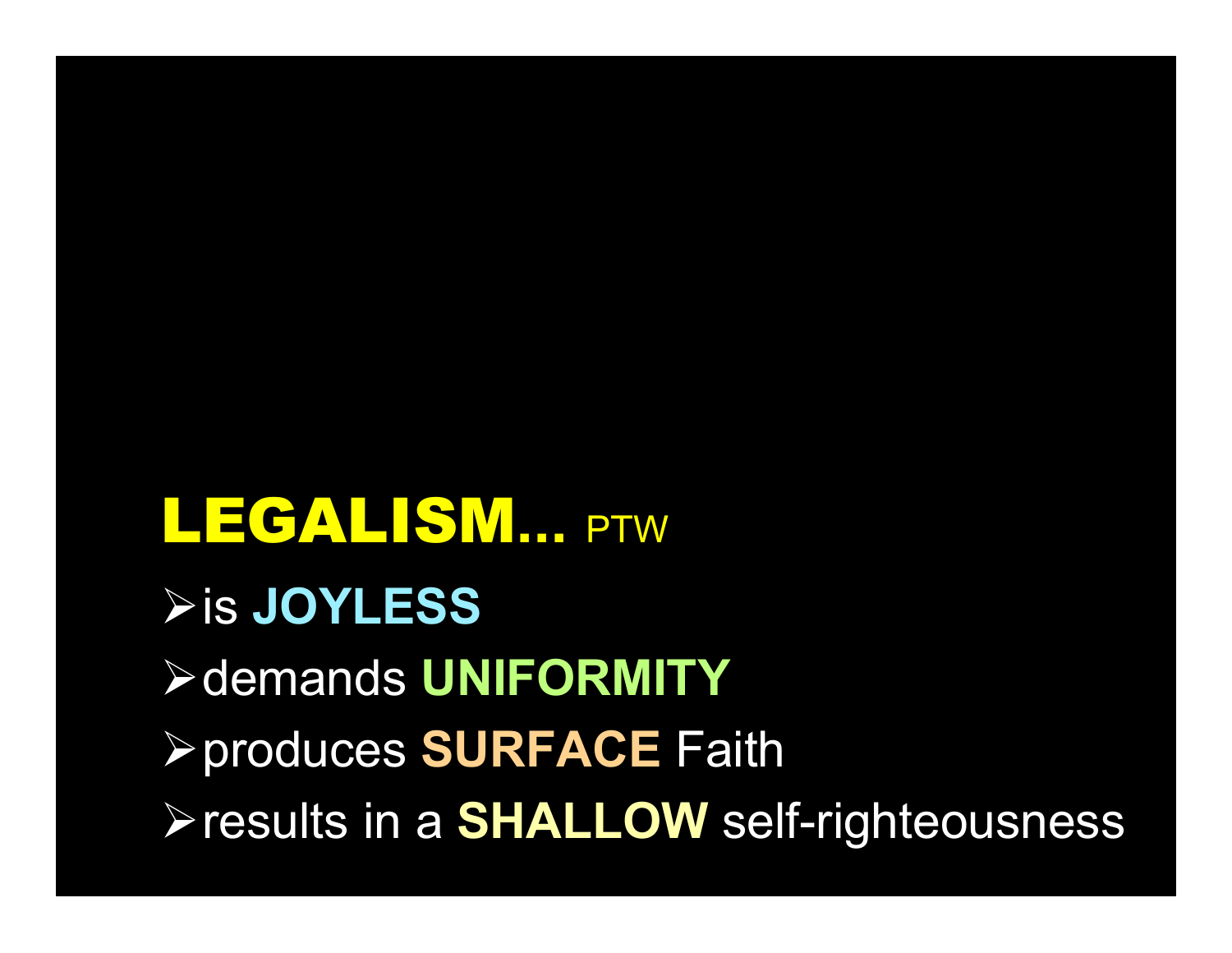<sup>18</sup> Let no one condemn you by delighting in ascetic practices and the worship of angels, claiming access to a visionary realm. Such people are inflated by empty notions of their unspiritual mind. CSB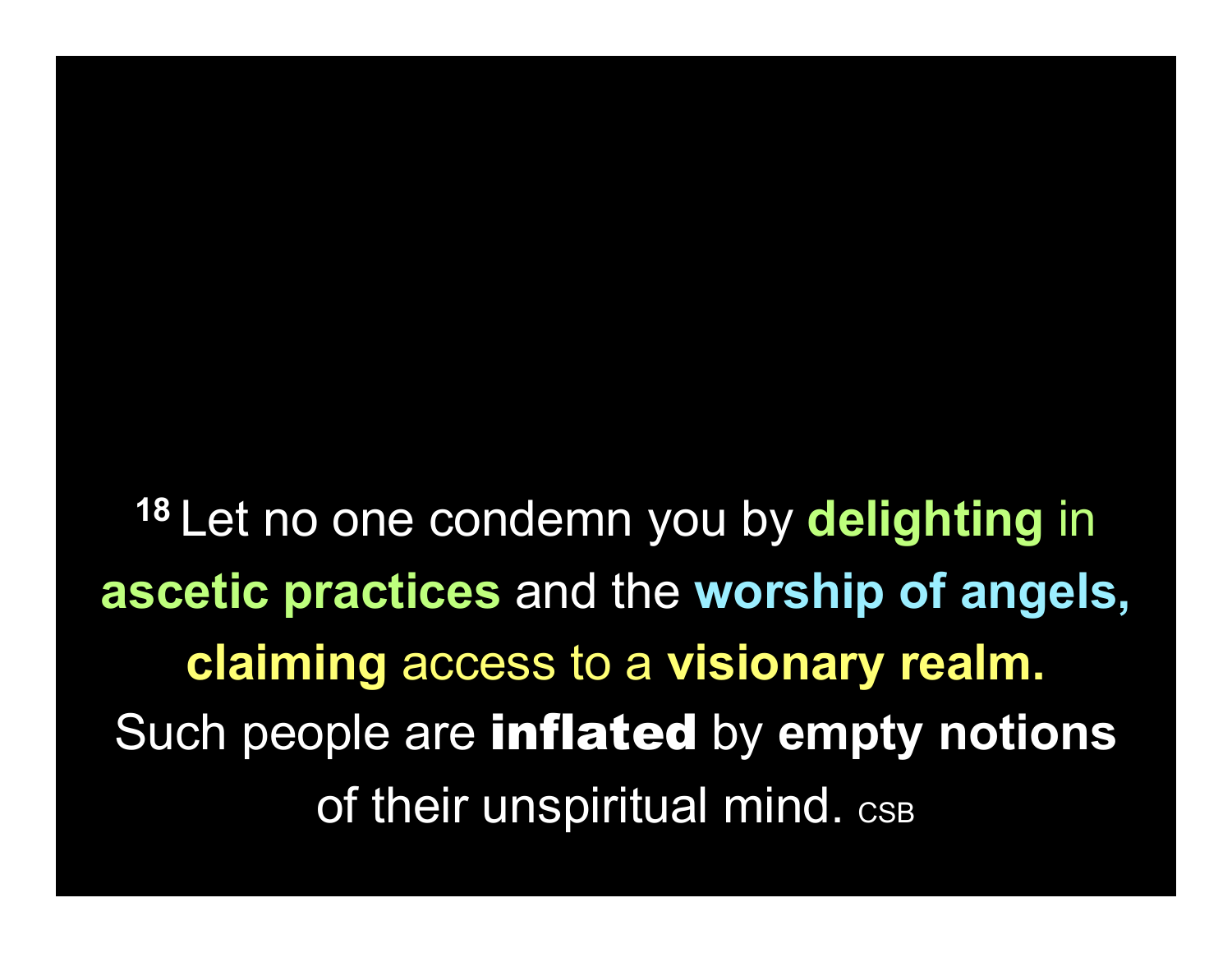True spirituality does not come by compliance with Laws which are only a Shadow but by Connection with the REALITY Who is Christ. BKC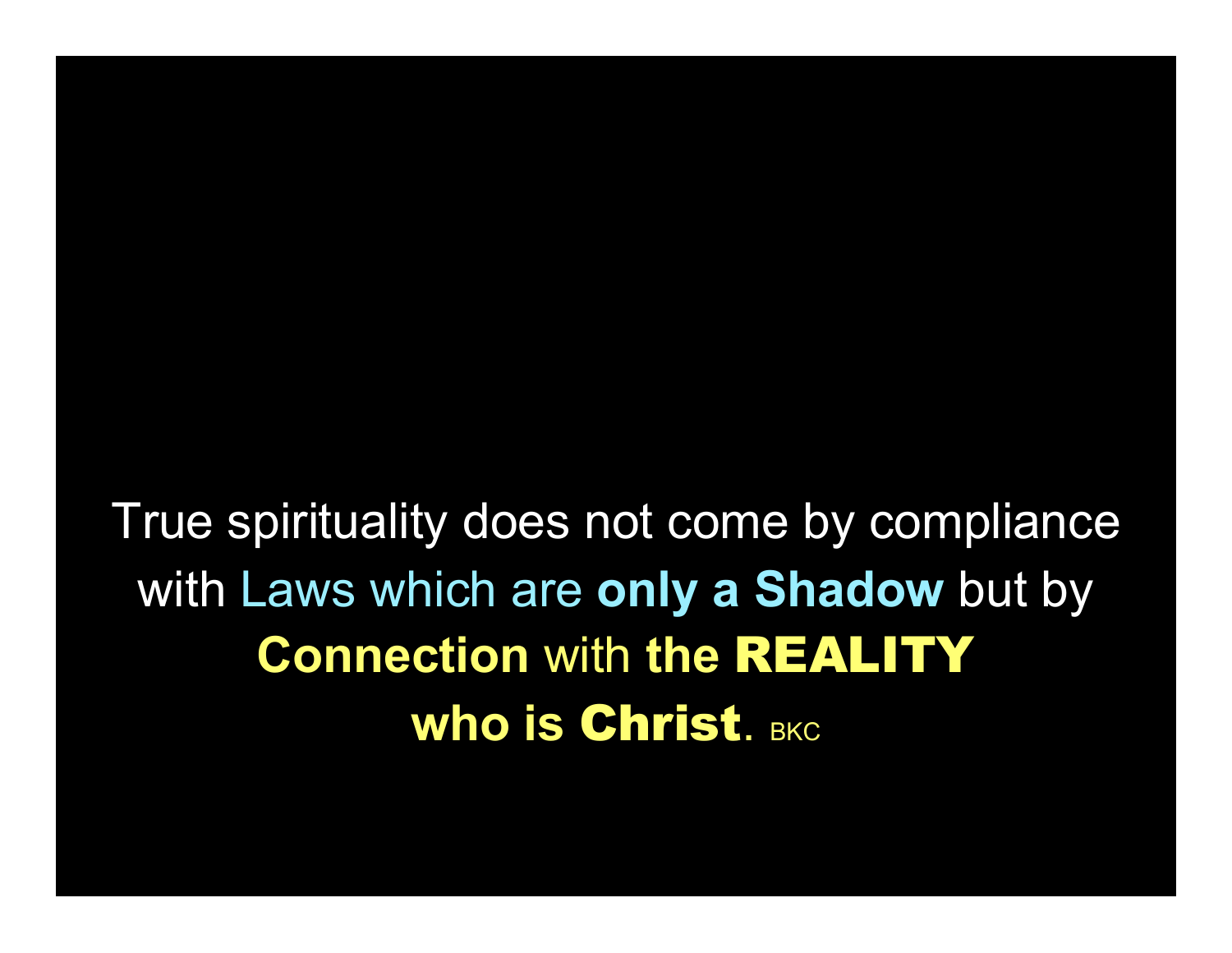<sup>18</sup> Don't let anyone **condemn** you by insisting on pious self-denial or the worship of angels, saying they have had visions about these things. Their sinful minds have made them proud,... (NLT)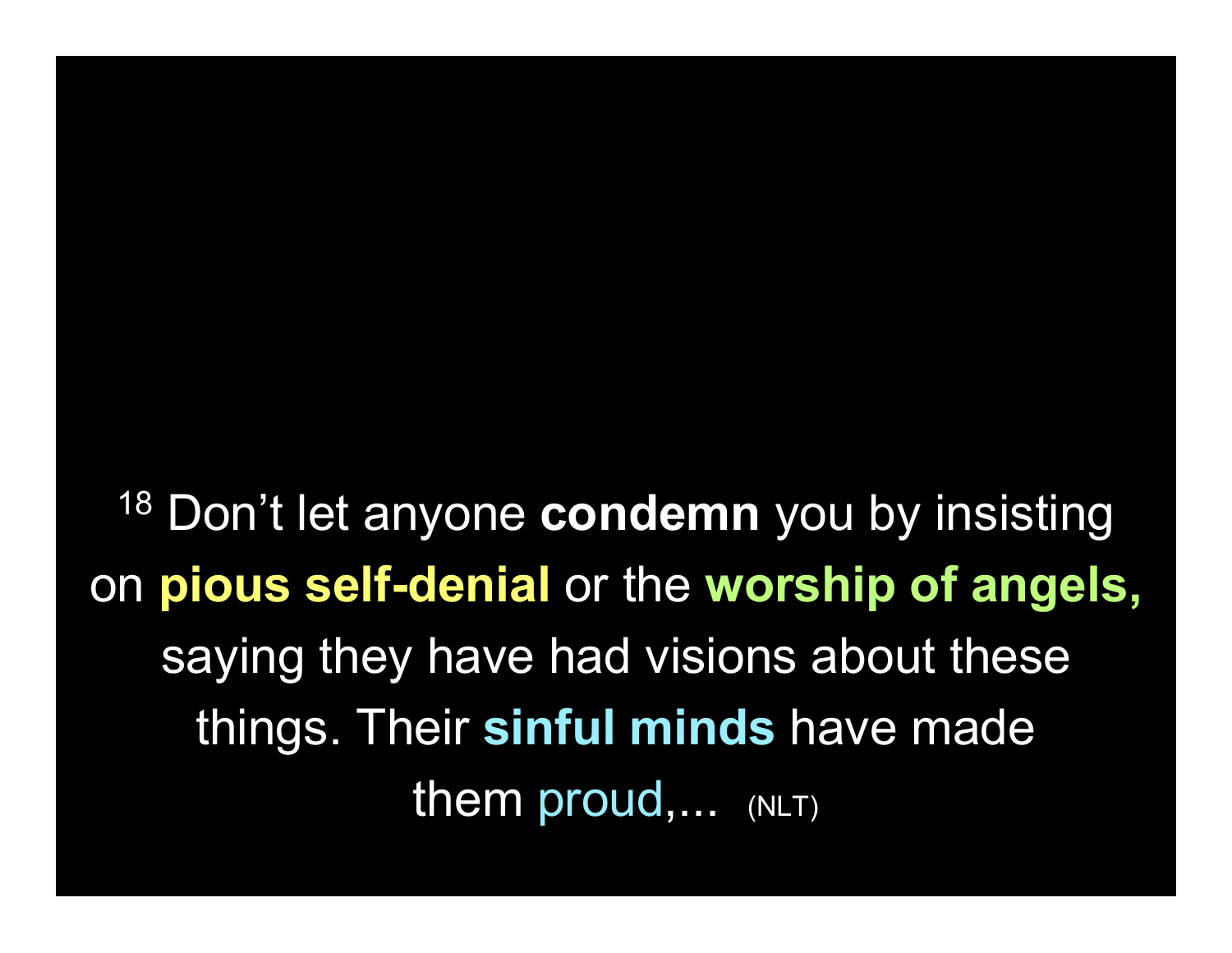<sup>19</sup> and they are **NOT** connected to **Christ**, the Head of the body. For He holds the whole Body together with its joints and ligaments, and T grows AS God Nourishes IT. (NLT)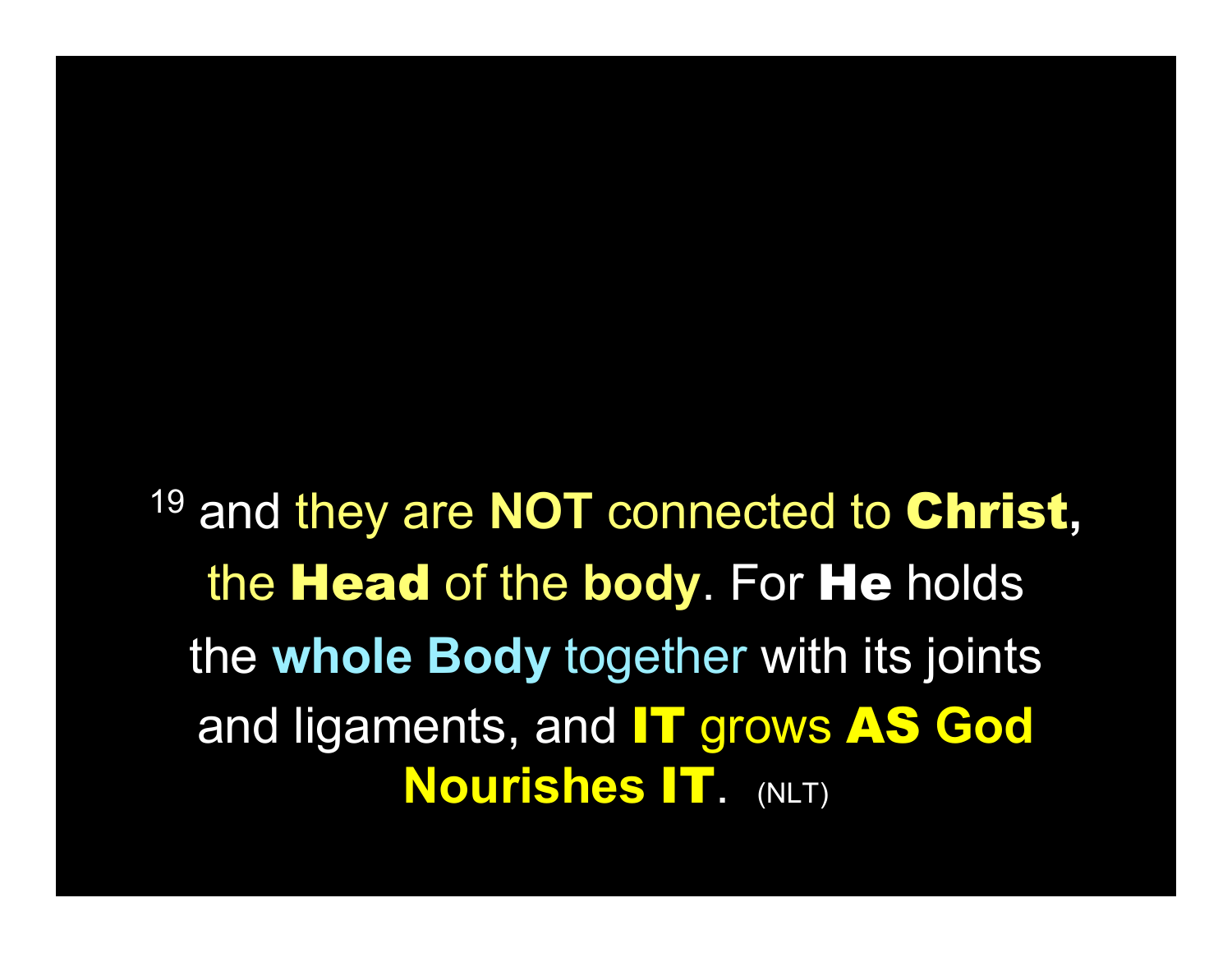**Hebrews 12:2-3 (NIV)** Let us fix our eyes on Jesus, the author and perfecter of our faith, who for the joy set before Him endured the cross, scorning its shame, and sat down at the right hand of the throne of God.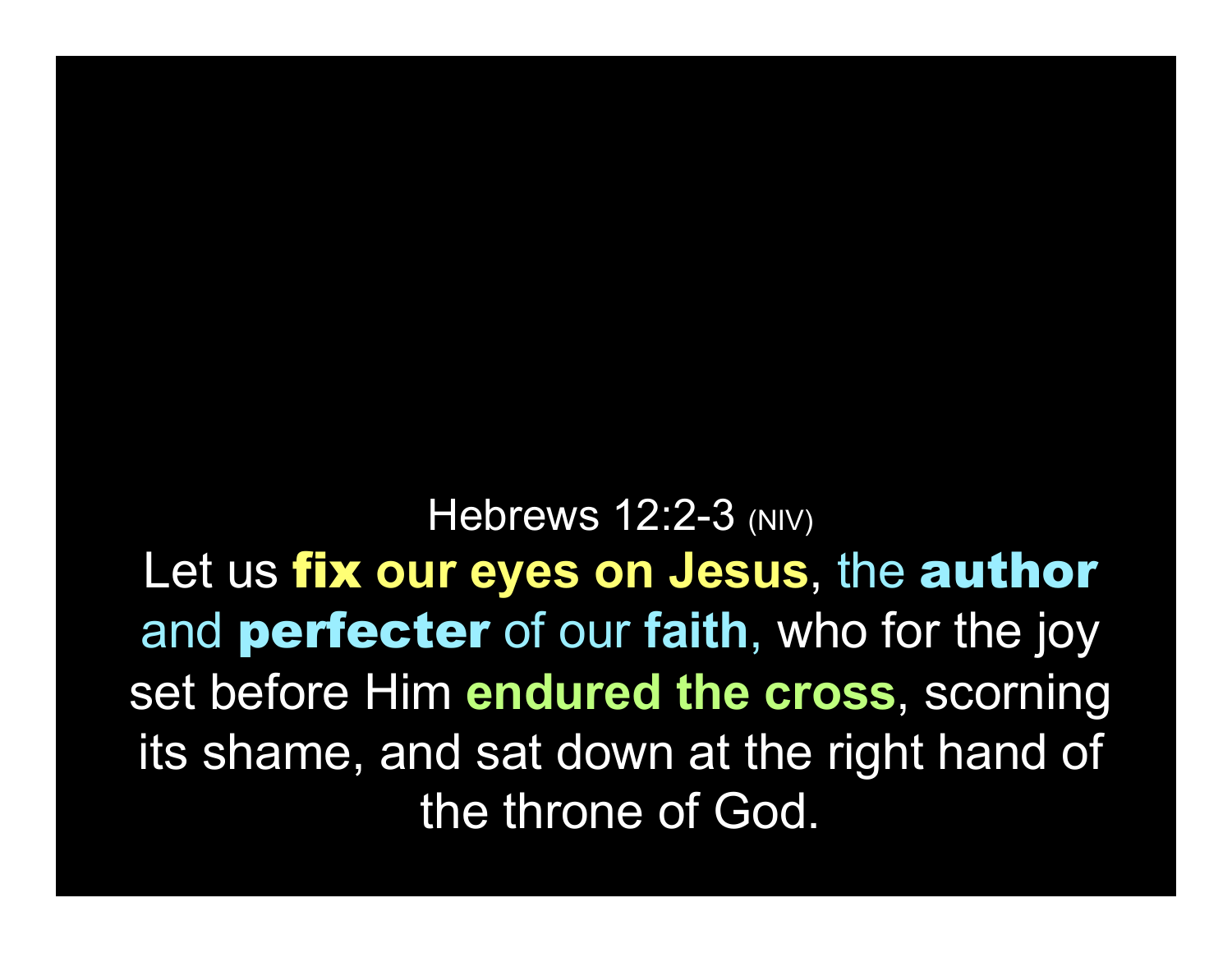<sup>3</sup> Consider Him who endured such opposition from sinful men, SO THAT you will not grow Weary and Lose Heart.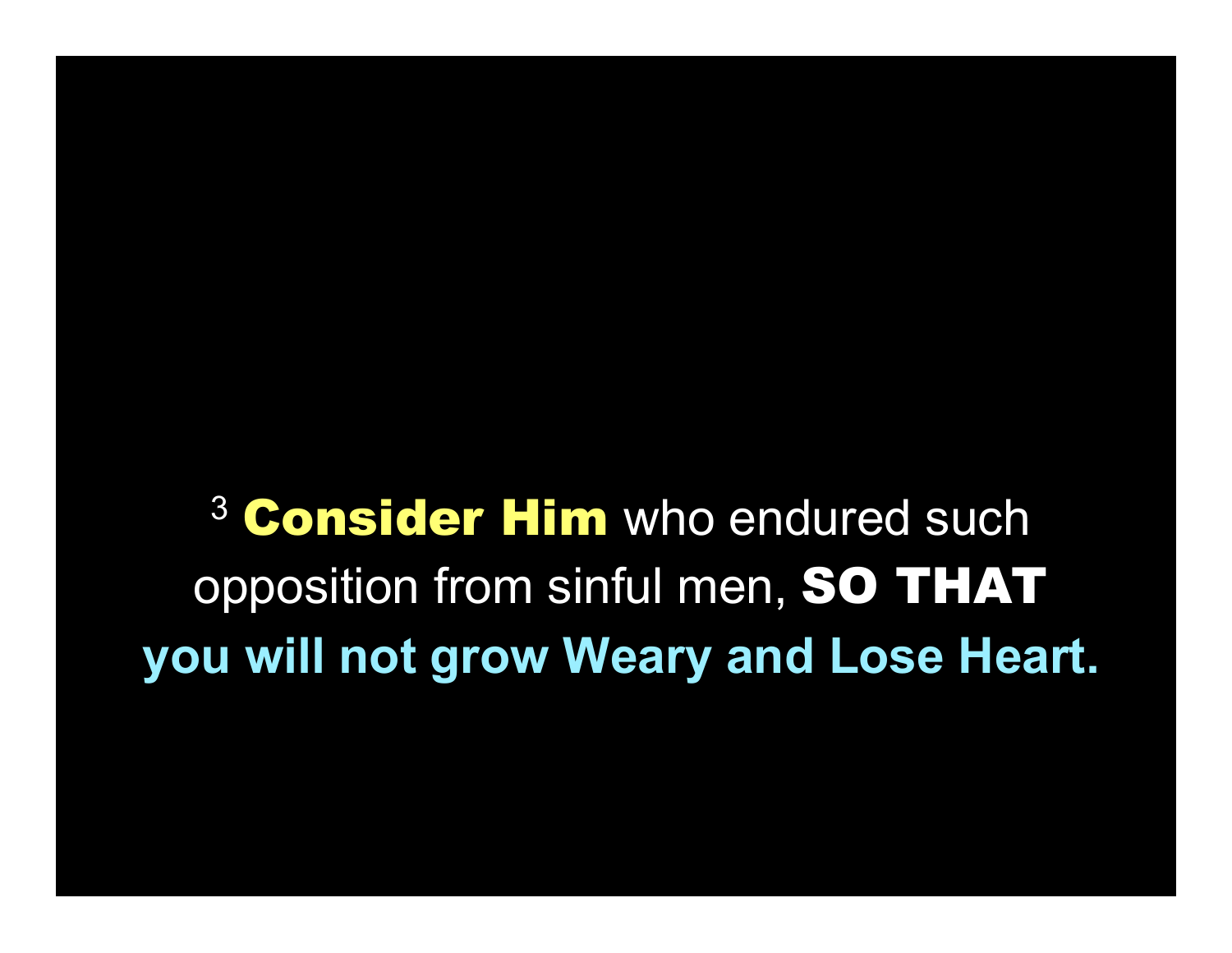23 These Rules may seem wise because they require strong devotion, pious self-denial, and severe bodily discipline. But they provide NO HELP in conquering a person's evil desires.

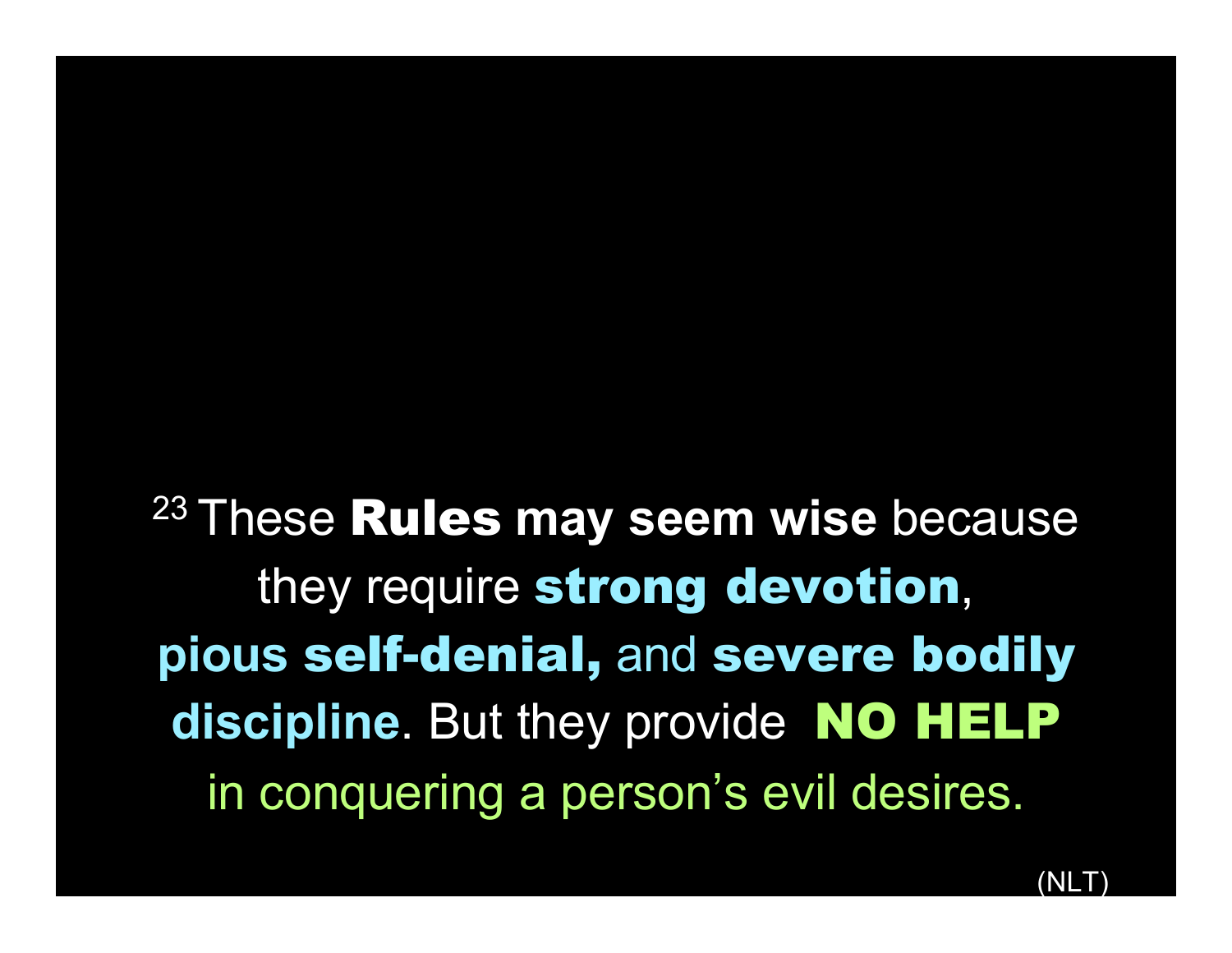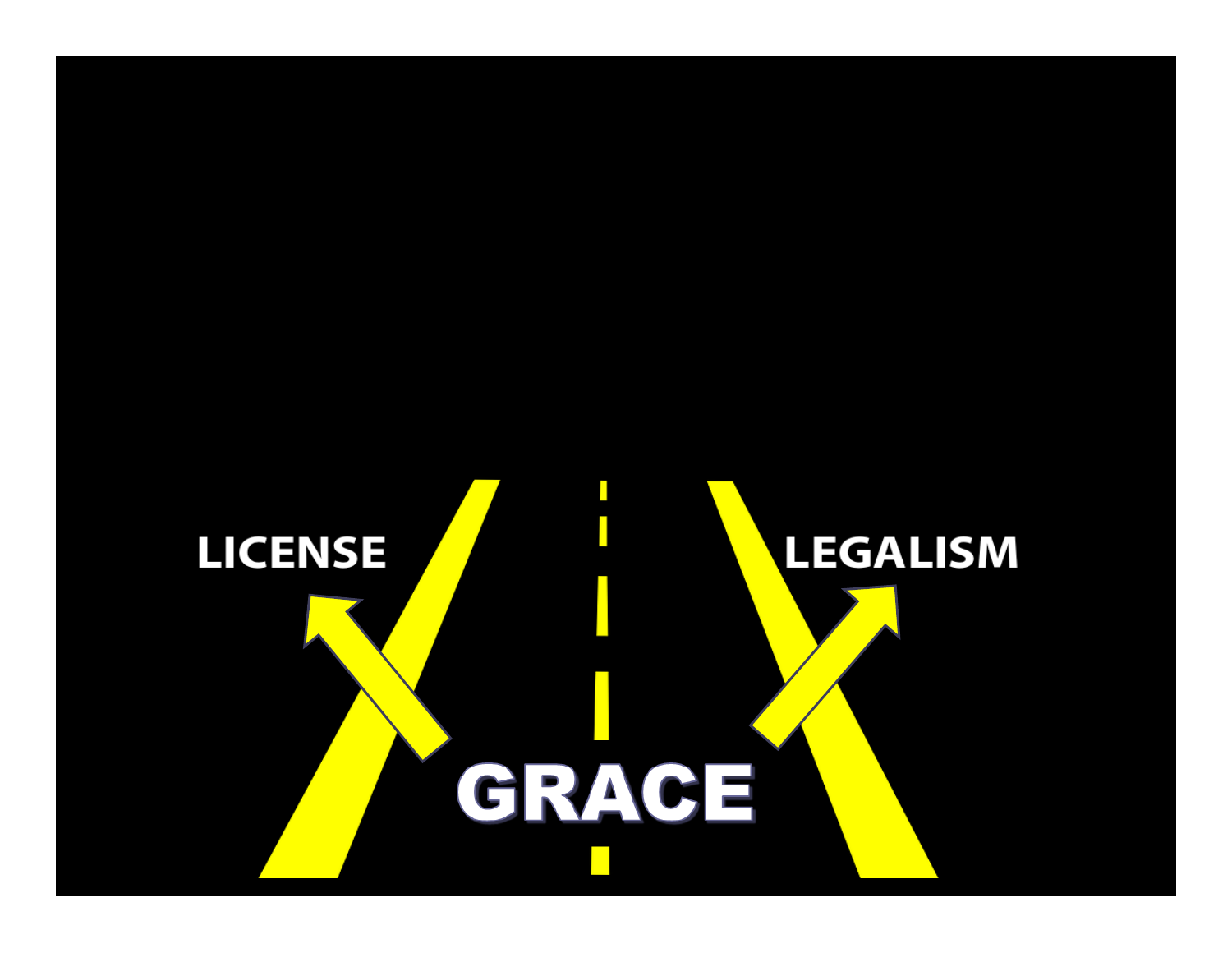## Legalism - Rigid Rules and Restrictions License - I will DO what I choose GRACE - I choose Obedience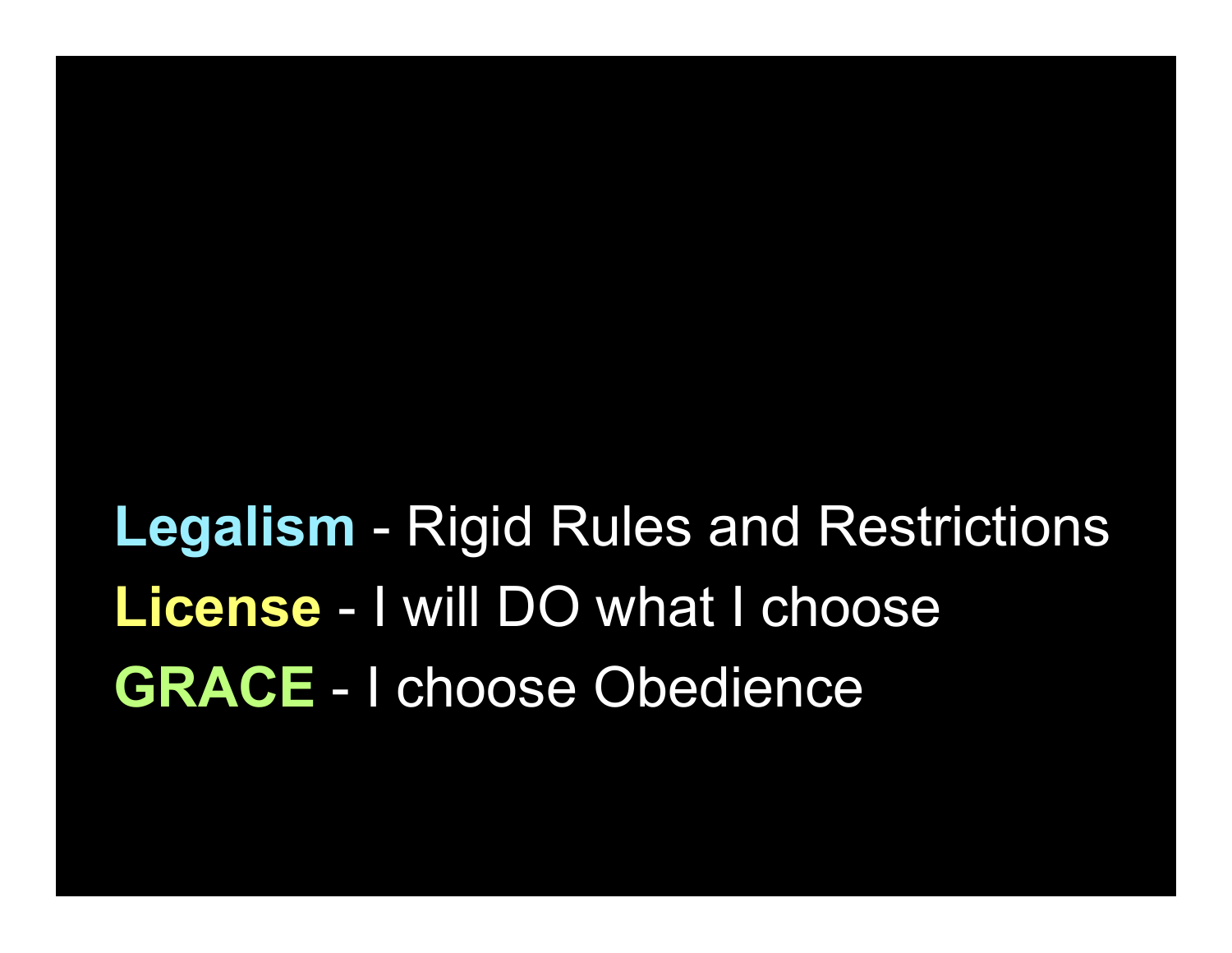Isaiah 29:13 (NIV) <sup>13</sup> The Lord says: "These people come near to Me with their mouth and honor Me with their lips, but their hearts are FAR from Me. Their worship of ME is made up only of **RULES** taught by men.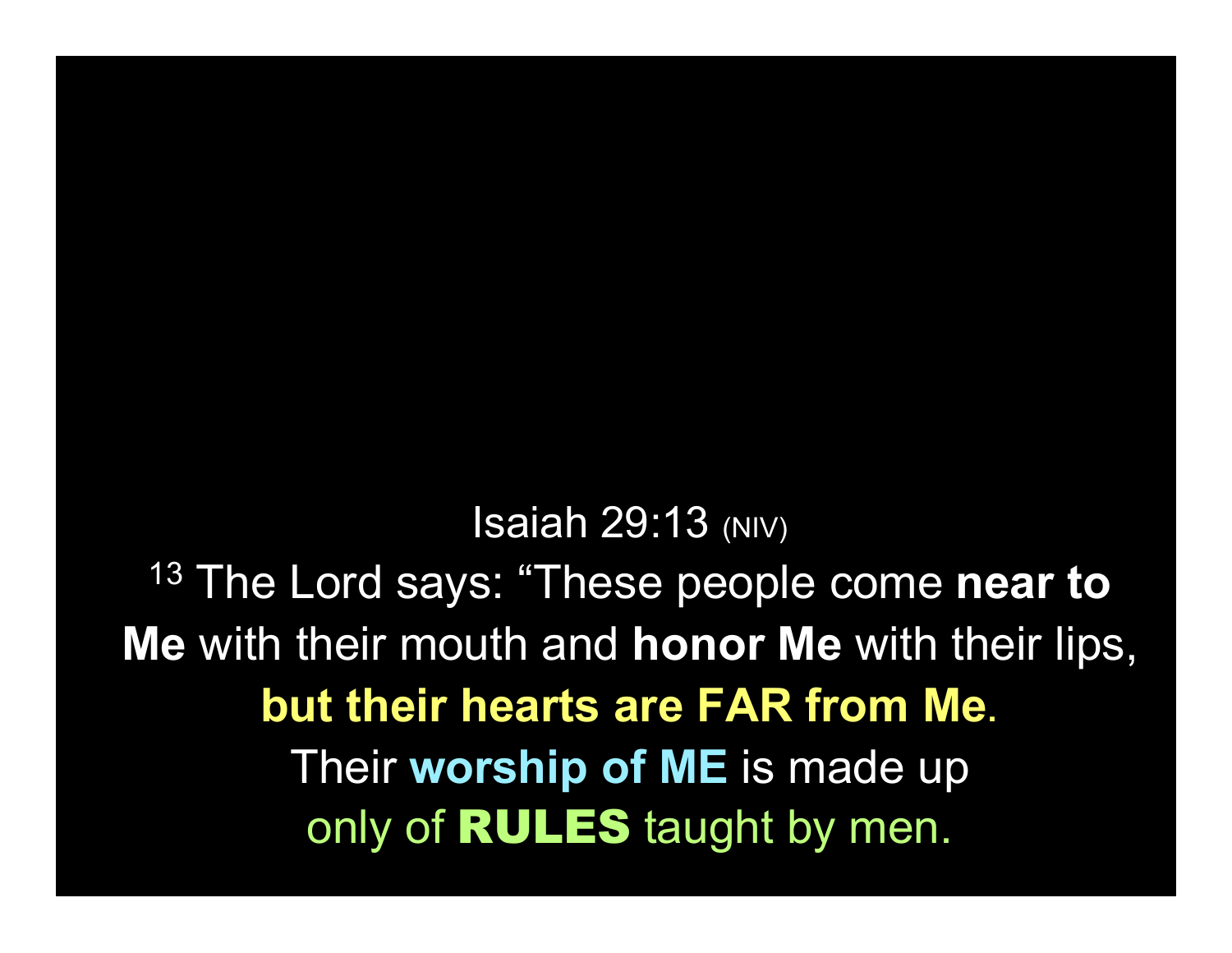Romans 6:1 (NIV) What shall we say, then? Shall we go on sinning SO THAT GRACE may increase?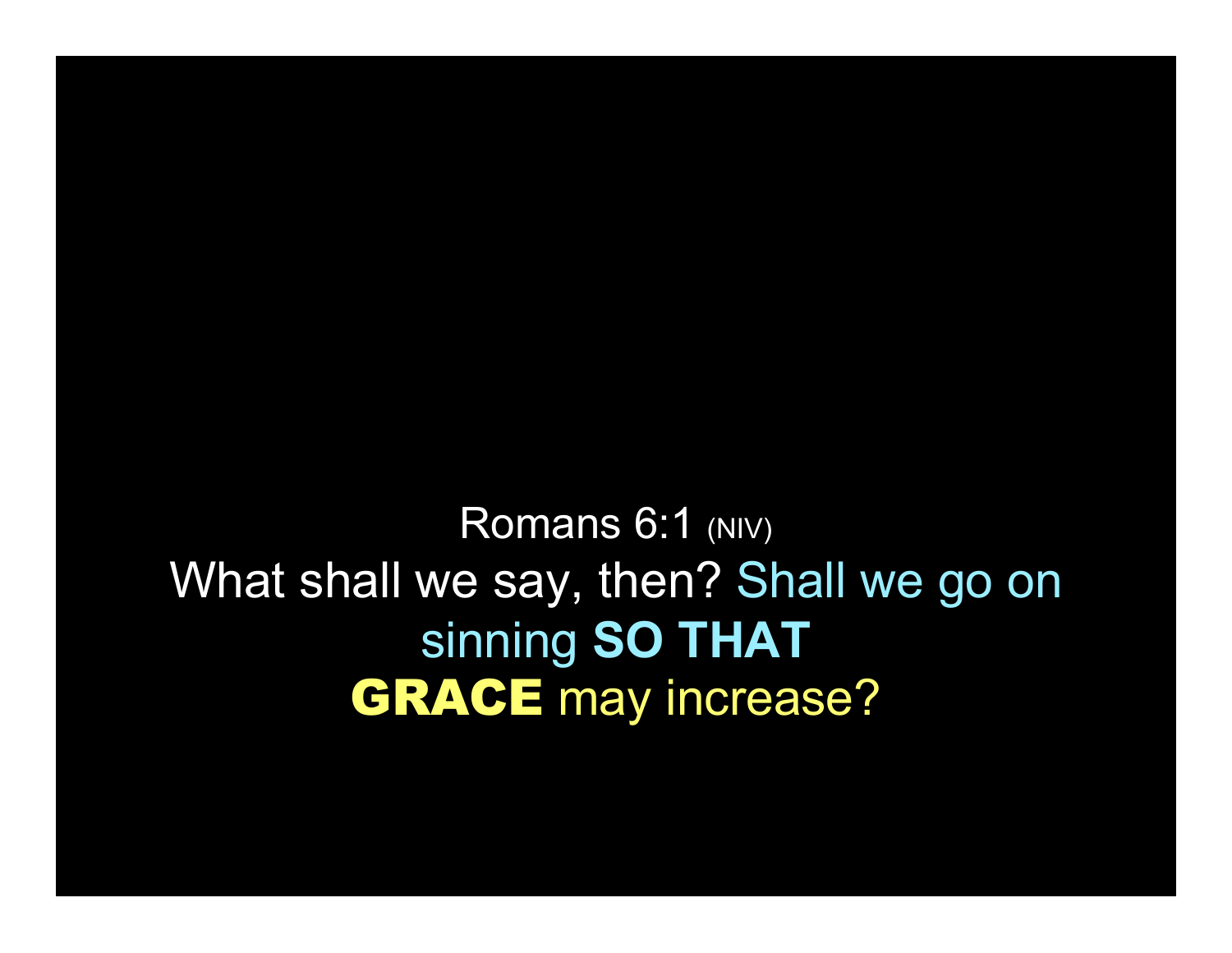<sup>6:1</sup> Now what is our response to be? Shall we sin to our heart's content and see how far we can exploit the GRACE of God? What a ghastly thought! (JBP)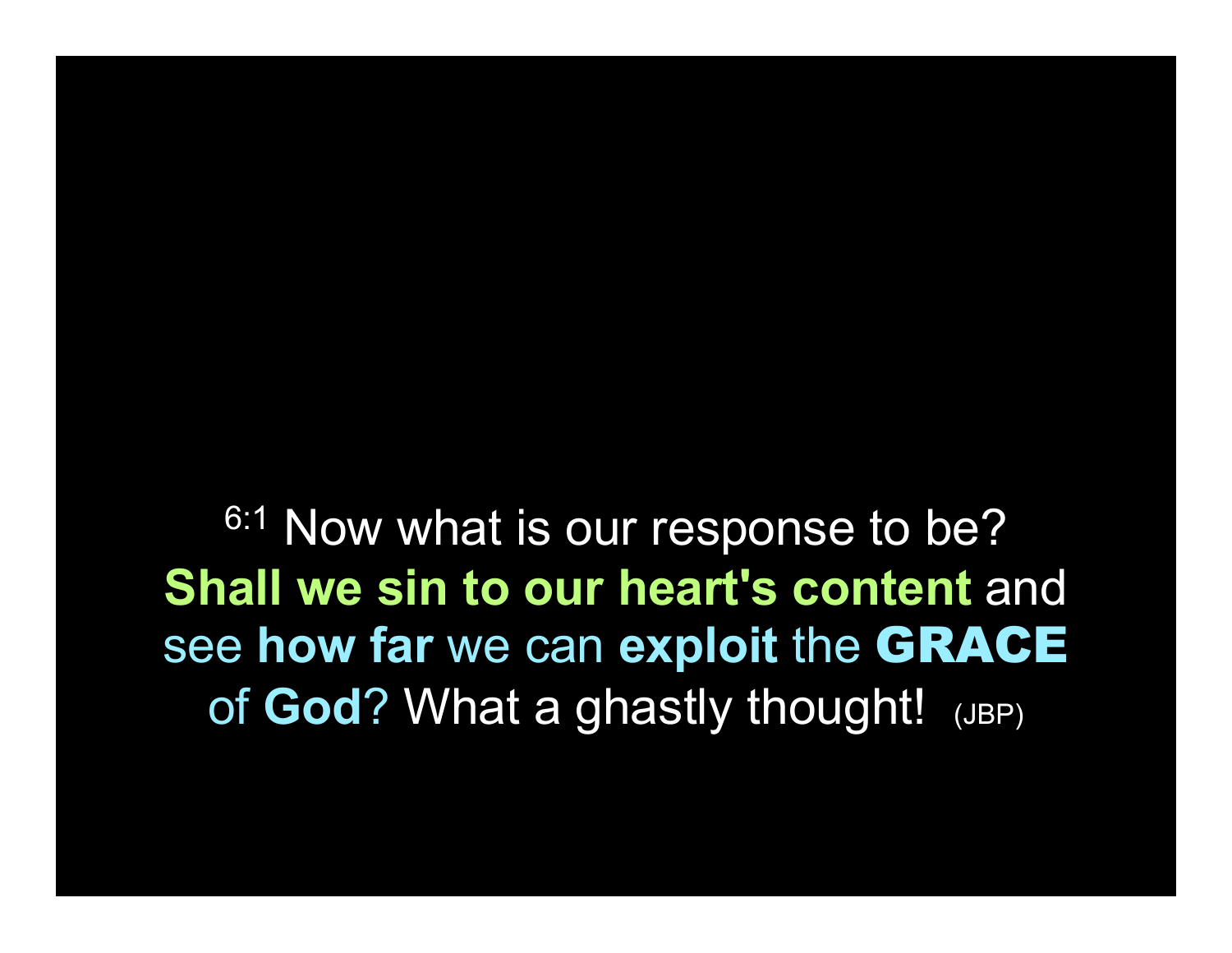1 Corinthians 6:12, 19-20 (NLT) <sup>12</sup> You say, "I am allowed to do anything" but NOT everything is Good for you. And even though "I am allowed to do anything," I must NOT become a **SLAVE to anything...**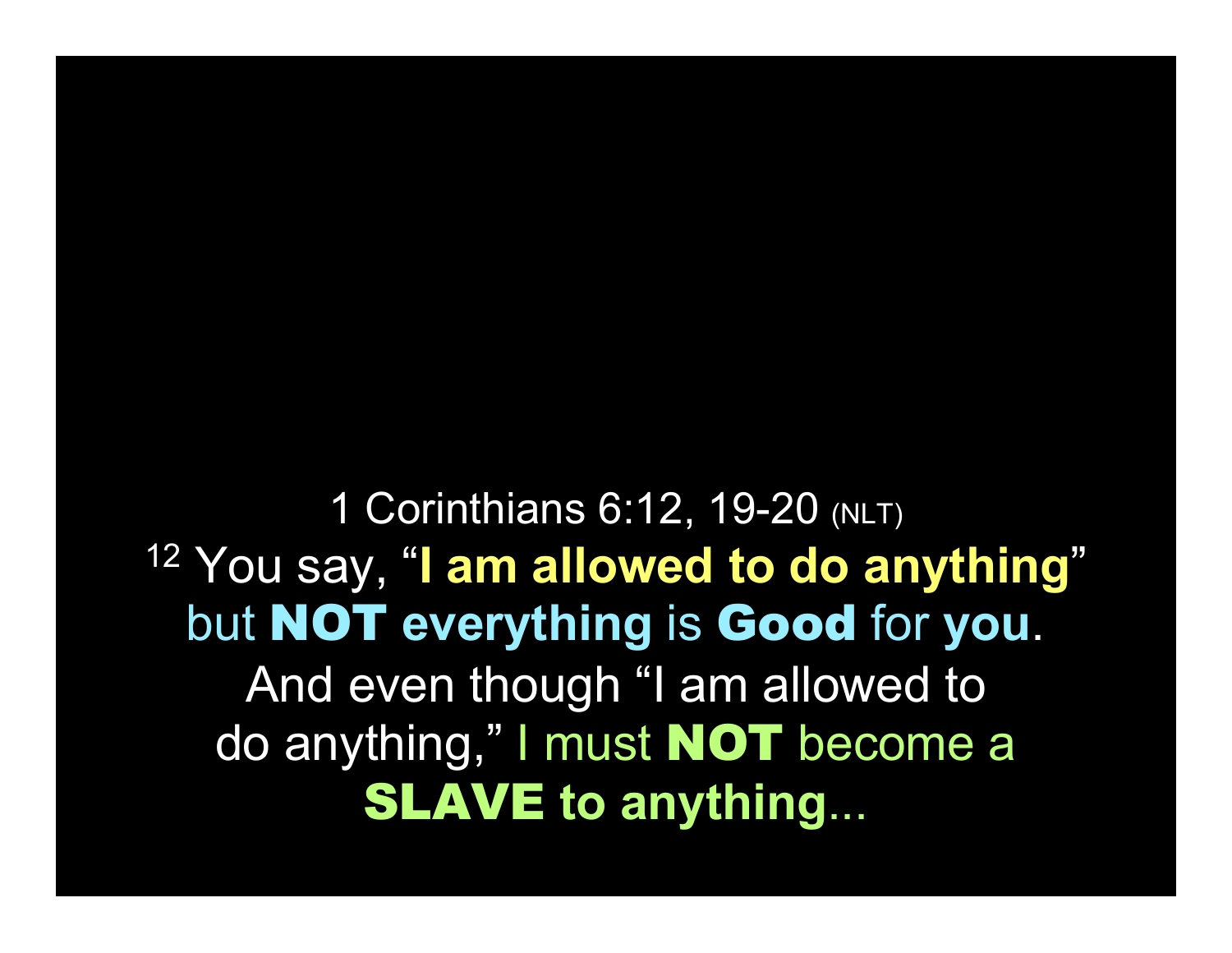<sup>19</sup> Don't you realize that your body is the temple of the Holy Spirit, who lives in you and was given to you by God? You do not belong to yourself, <sup>20</sup> for **God bought you** with a high price. So you must honor God with your body.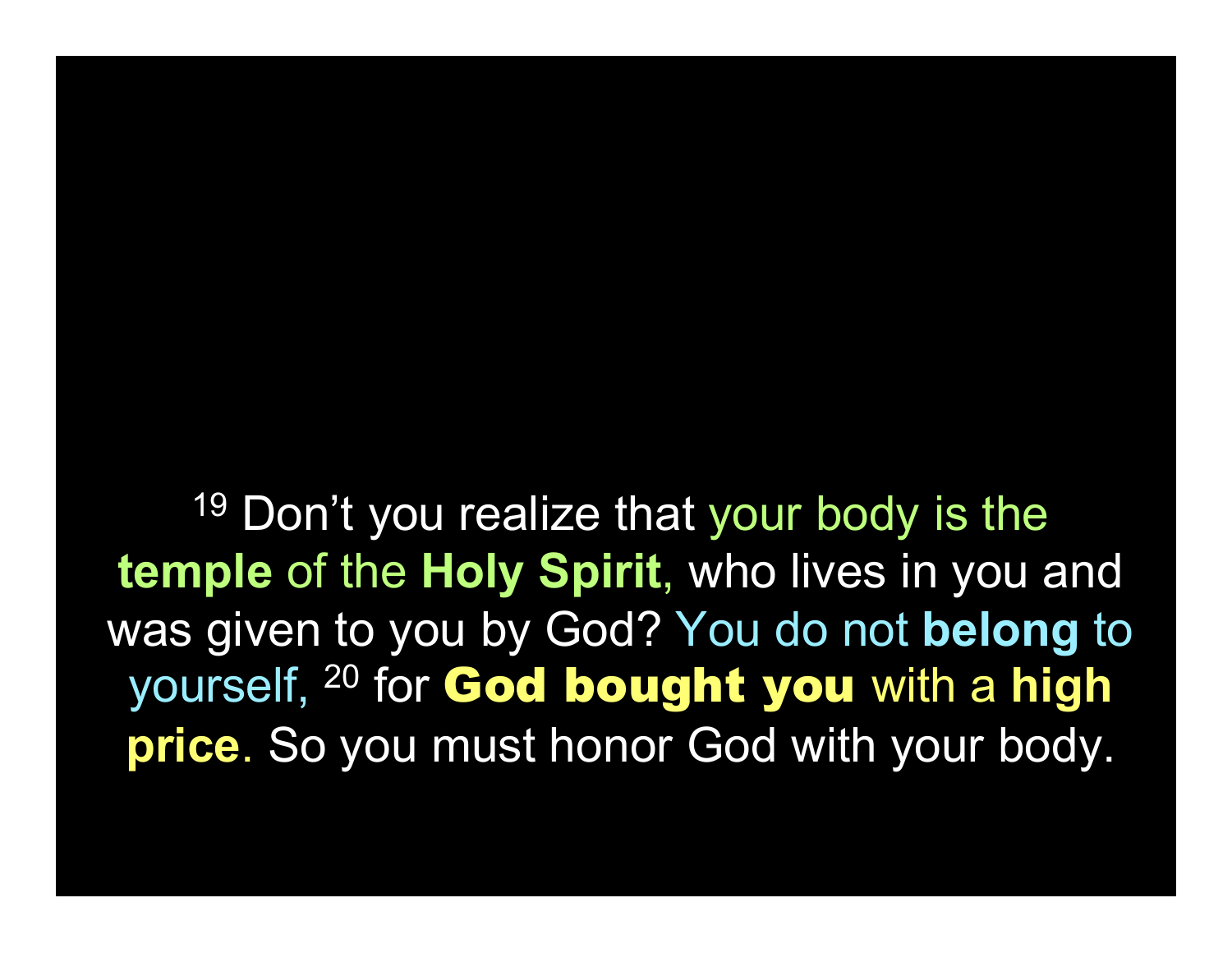23 Although these have a reputation for wisdom by promoting self-made religion, false humility, and severe treatment of the body, they are NOT of any VALUE in curbing self-indulgence. (CSV)